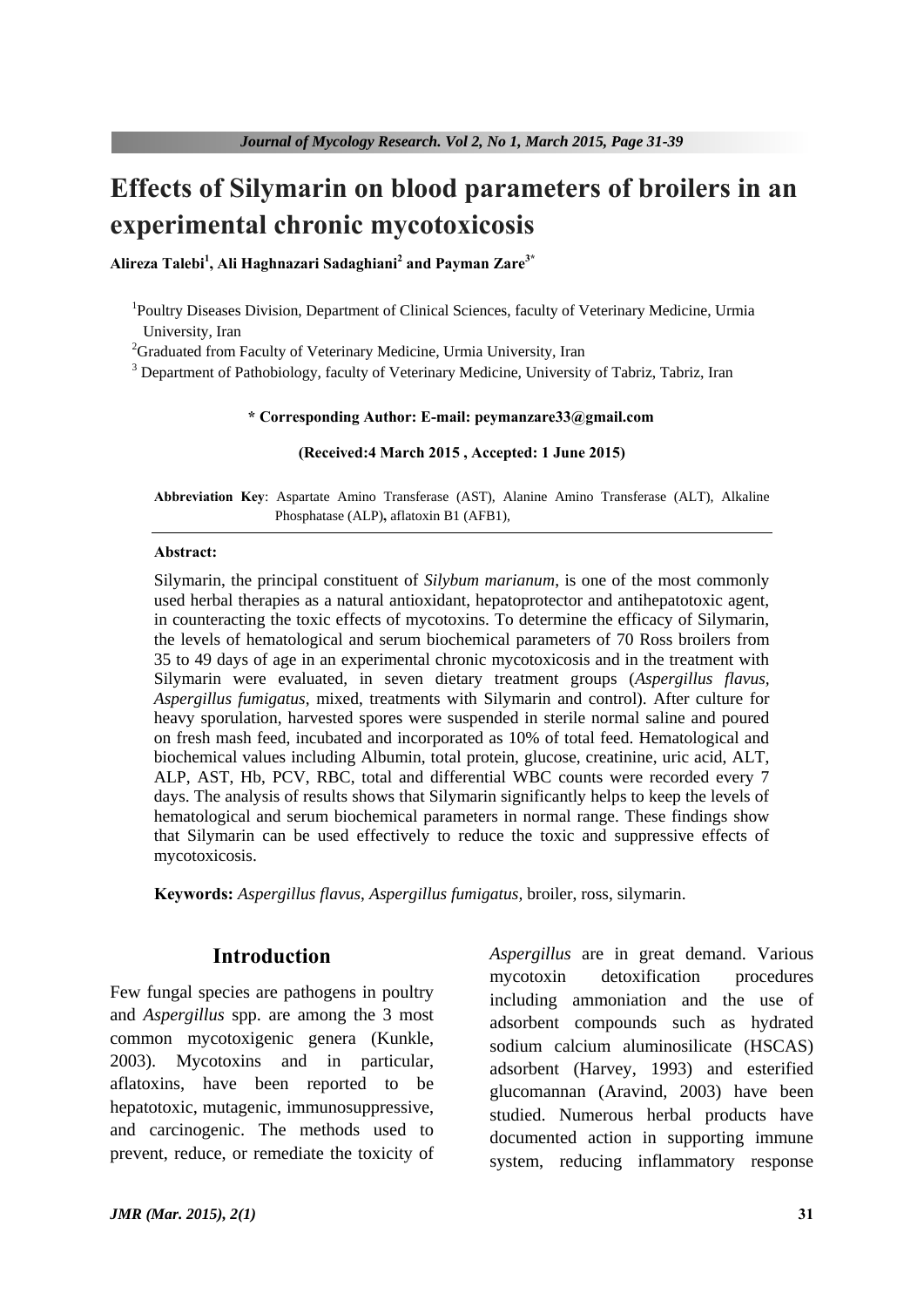through their antioxidant properties (Mills and Bone, 2000; Cutter, 2000). Among the common medicinal plants, *Silybum marianum* is one of the most commonly used herbal therapies (Van Erp *et al*., 2005; Verma and Thuluvath, 2007) and Silymarin, the standardized bioactive extract of *S. marianum*, shows some therapeutic potential in the treatment of alcoholic cirrhosis (Saller *et al*., 2001; Wellington and Jarvis, 2001). Moreover, Silymarin contains a mixture of flavonolignans including silibinin, isosilibinin, silidianin and silichristin (Skottova *et al*., 2003; He *et al*., 2004), and some of the flavonolignans such as isosilibinin B might possess improved potency in prostate cancer prevention and treatment (Davis-Searles *et al*., 2005). The crud form of milk thistle extract, Silymarin, and the major pure pharmacologically active flavonoid, silibinin, have been shown to be *in vivo* immune-response modifiers (Varghese *et al*., 2005).

Silymarin has the ability to preserve the phagocytic function of avian macrophages (Grizzle *et al*., 2003) and may alter indices of liver functions including alanine transaminase (ALT) and aspartate transaminase (AST) values in the serum (Wellington and Jarvis, 2001; Bean, 2002). However, results from previous reports support further studies on the use of Silymarin as an immunosupportive agent in avian production (Grizzle *et al*., 2003) and its great potential as a feed additive for supportive therapy in birds. In poultry, Silymarin has been shown to be effective against the toxic effects of aflatoxin  $B_1$ , preventing negative effects on the performance of broilers. Hematological and biochemical parameters of chickens could be useful in diagnosing the various pathological and metabolic disorders (Islam et al., 2004). Therefore, this study focused on the effects of silibinin, a major active component of *S.* 

*marianum* (He et al., 2004; Varghese et al., 2005; Pradhan and Girish, 2006), on hematological and serum biochemical parameters in Ross broiler chickens fed with diets contaminated with *A. flavus* and *A. fumigatus* alone and in combination.

# **Materials and Methods**

**Chickens:** Seventy one-day-old Ross strain broiler chicks were raised on pen-floor, fed *ad libitum* with diet fully fit with Ross broiler strain catalogue. On day 35, the chickens were randomly divided into seven groups (A, B, C, D, E, F and G) and each group was raised in a separated pen (10 chickens/pen).

**Fungi:** Spores of *A. flavus* and *A. fumigatus* were inoculated on Sabouraud's Dextrose Agar (Oxoid, UK) plates and incubated aerobically at 32°C for periods enough for heavy sporulation. Spores of the fungi were harvested separately and suspended in 10 ml normal saline solution to a concentration, which made OD equal to No.3 McFarland solution in spectrophotometry. These suspensions separately (10 ml) or in combination  $(5 \text{ ml} + 5 \text{ ml})$  were poured onto 500 g fresh mash feed and incubated aerobically in a  $32^{\circ}$ C shaker-incubator for 24 h, then added as 10% of the total daily fresh mash feed given to the chickens during the experiments (Aravin *et al*., 2003).

**Silymarin:** Silymarin containing some flavonolignans including Silydianin, Silychristin, Isosylbin A&B and Silybin A&B (Livomarin, Darou Pakhsh Pharmaceutical Mfg Co., Iran) was used at 600 mg/kg of BW as previously described (Tedesco *et al*., 2004).

**Experimental groups:** Chickens of group A were kept as a control group and fed with feed without fungi and Silymarin. Chickens of group B were fed with feed containing *A.*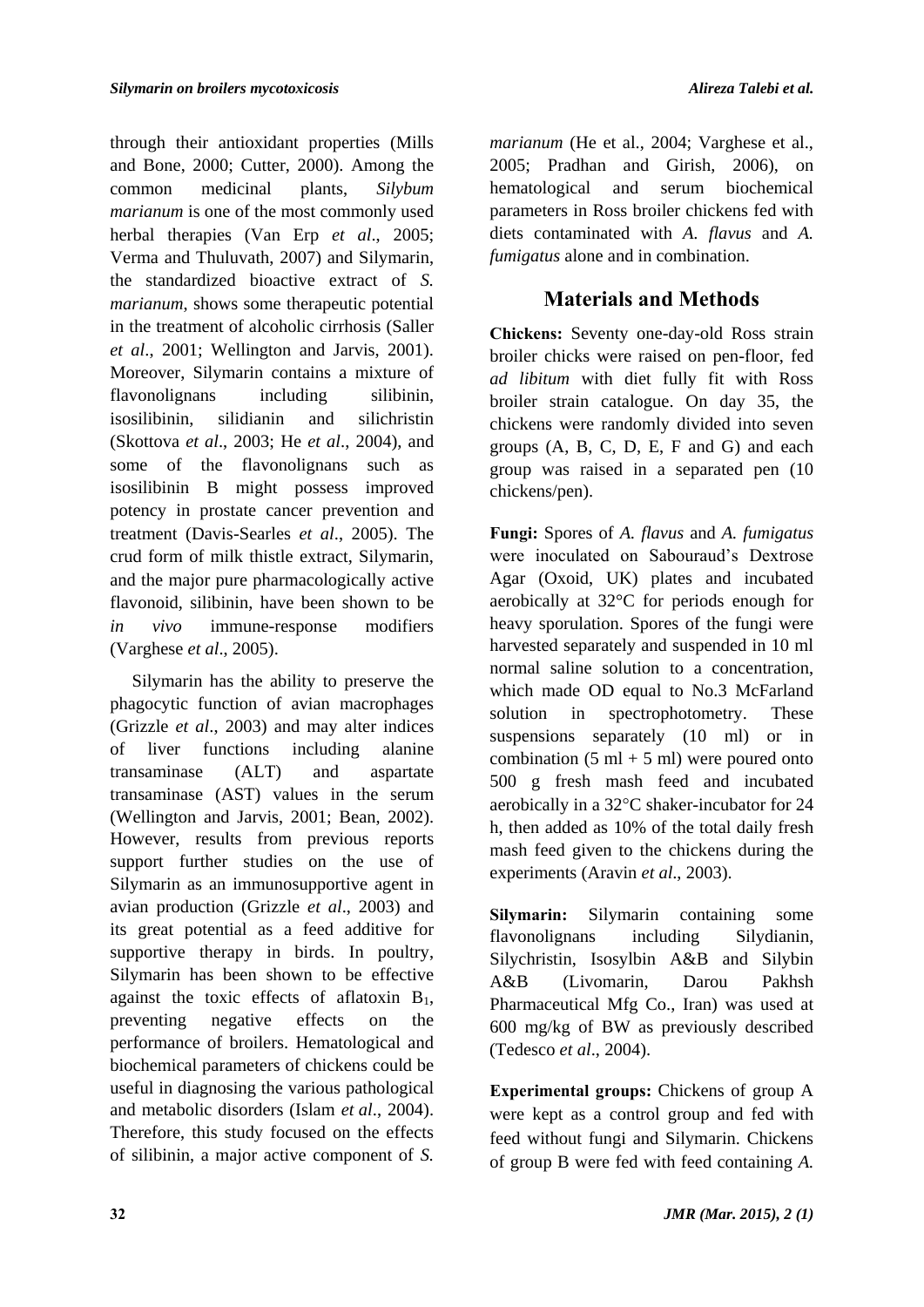*flavus*, while chickens of C were fed with feed containing *A. flavus* + Silymarin. Chickens of Group D were fed with feed containing *A. fumigatus*, while chickens of E were fed with feed containing *A. fumigatvus* + Silymarin. Chickens of group F were fed with feed containing *A. flavus* + *A. fumigatus*, while chickens of G were fed with the same feed as  $F +$  Silymarin.

Sampling: On days 35, 42 and 49, blood samples were taken from wing vein (brachial vein) for hematological and biochemical studies as previously described (Alcorn, 2002; Bermudez and Stewart-Brow, 2003) using 2 ml syringes. Blood samples were labeled according to the leg-number of chickens and day of bleeding. In order to minimize changes in biochemical parameters, sera were immediately separated and centrifuged at 2300 g for 5 min as recommended (Hrubec *et al*., 2004).

Whole blood samples were collected into tubes containing EDTA (ethylene diaminetetra acetic acid) as anticoagulant at a 1:10 dilution. Blood smears were prepared and stained with the classic Wright's method. Hematological parameters such as RBC, WBC, PCV, Hb, MCV, MCH, MCHC, ESR, together with absolute counts of heterophils, lymphocytes, monocytes, eosinophils, and basophils, as well as H / L ratio were determined by routine methods as previously described (Campbell, 1992). **Hematological values:** 

Biochemical values: Serum biochemical values were determined using an autoanalyzer spectophotometer (Technicon RA 1000TM, Hartwell, LA, USA) and different Pars-Azmoon kits in various wavelengths as follow:

*Albumin:* Serum albumin concentration was determined as mg/dl with the BromcresolGreeen method at 550 nm wavelength.

*Total protein:* Serum total protein concentration was determined as mg/dl with the Biuret method at 550 nm wavelength.

*Glucose:* Serum glucose concentration was determined as mg/dl with GOD-PAP method at 500 nm wavelength.

*Creatinine:* Serum creatinine concentration was determined as mg/dl with JAFFE method at 500 nm wavelength.

*Urea:* Serum urea concentration was determined as mg/dl with the PAP method at 500 nm wavelength.

*Aspartate amino transferase (AST):* Serum AST (GOT) concentration was determined as U/l with Opt. standard method, with IFCC at 340 nm wavelength.

*Alanine amino transferase (ALT):* Serum ALT (GPT) concentration was determined as U/l with Opt. standard method, with IFCC at 340 nm wavelength.

*Alkaline phosphatase (ALP):* Serum ALP concentration was determined as U/l with the DGKC method at 405 nm wavelength.

**Statistical analysis:** Various tests from SPSS 13 including One-Way ANOVA (for comparison of the parameters within and between groups at specific days) and Repeated Measure test (for comparison of each parameter among different age of experiment) were used for statistical analysis of the results. The relationship between age and values of biochemical parameters were ascertained by means of Pearson's correlation coefficient test.

# **Results and Discussion**

The results of this study are summarized in Tables 1 and 2 as Mean  $\pm$  Std. deviation.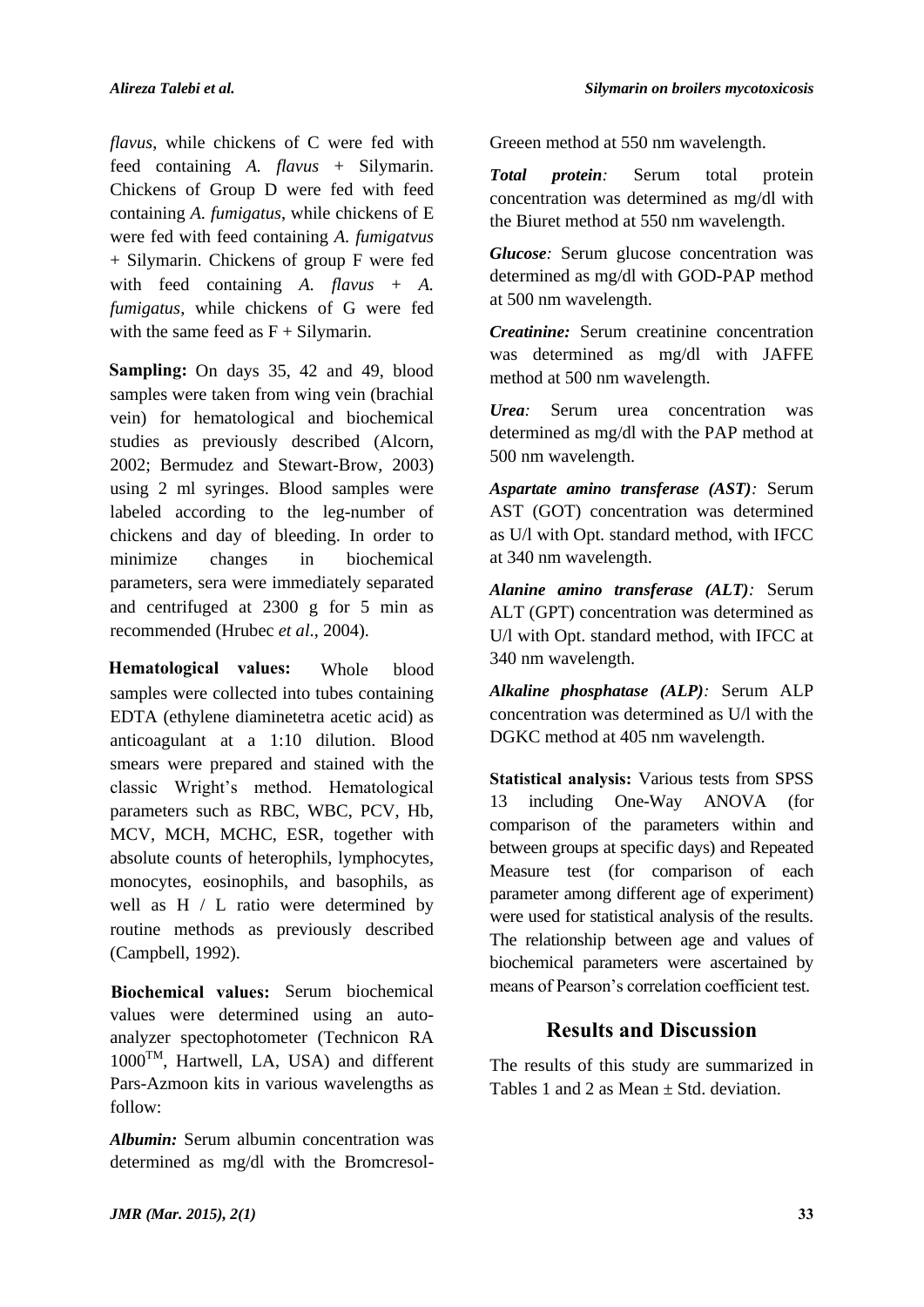| Serum                      |     | Groups            |                   |                   |                   |                   |                   |                   |  |  |
|----------------------------|-----|-------------------|-------------------|-------------------|-------------------|-------------------|-------------------|-------------------|--|--|
| biochemical                | Day | A                 | B                 | $\mathsf{C}$      | D                 | E                 | $\mathbf{F}$      | G                 |  |  |
| parameters                 |     |                   |                   |                   |                   |                   |                   |                   |  |  |
| Albumin<br>(mg/dL)         | 35  | $1.52 \pm 0.07$   | $1.57 \pm 0.05$   | $1.56 \pm 0.09$   | $1.58 \pm 0.05$   | $1.54 \pm 0.05$   | $1.58 \pm 0.10$   | $1.52 \pm 0.03$   |  |  |
| Albumin<br>(mg/dL)         | 42  | $1.71 \pm 0.07$   | $1.60 \pm 0.12$   | $1.32 \pm 0.04$   | $1.52 \pm 0.09$   | $1.36 \pm 0.08$   | $1.74 \pm 0.05$   | $1.36 \pm 0.15$   |  |  |
| Albumin<br>(mg/dL)         | 49  | $1.84 \pm 0.14$   | $1.84 \pm 0.12$   | $1.54 \pm 0.04$   | $1.64 \pm 0.09$   | $1.63 \pm 0.05$   | $1.84 \pm 0.08$   | $1.58 \pm 0.18$   |  |  |
| Total<br>protein<br>(g/dL) | 35  | $2.88 \pm 0.03$   | $2.86 \pm 0.06$   | $2.74 \pm 0.05$   | $2.75 \pm 0.10$   | $2.74 \pm 0.05$   | $2.84 \pm 0.05$   | $2.82 \pm 0.05$   |  |  |
| Total<br>protein<br>(g/dL) | 42  | $2.44 \pm 0.08$   | $2.78 \pm 0.10$   | $2.56 \pm 1.07$   | $2.18 \pm 0.33$   | $2.30 \pm 0.05$   | $2.34 \pm 0.12$   | $2.42 \pm 0.24$   |  |  |
| Total<br>protein<br>(g/dL) | 49  | $2.42 \pm 0.08$   | $2.90 \pm 0.12$   | $2.70 \pm 0.13$   | $2.08 \pm 0.32$   | $2.16 \pm 0.08$   | $2.36 \pm 0.17$   | $2.46 \pm 0.23$   |  |  |
| Creatinine<br>(mg/dL)      | 35  | $0.78 + 0.07$     | $0.74 \pm 0.10$   | $0.72 \pm 0.11$   | $0.72 \pm 0.05$   | $0.70 \pm 0.04$   | $0.75 \pm 0.08$   | $0.76 \pm 0.05$   |  |  |
| Creatinine<br>(mg/dL)      | 42  | $0.96 \pm 0.06$   | $0.92 \pm 0.08$   | $1.16 \pm 0.04$   | $1.08 \pm 0.03$   | $1.00 \pm 0.07$   | $0.94 \pm 0.10$   | $1.24 \pm 0.08$   |  |  |
| Creatinine<br>(mg/dL)      | 49  | $1.16 \pm 0.06$   | $0.94 \pm 0.05$   | $1.22 \pm 0.05$   | $1.20 \pm 0.04$   | $1.08 \pm 0.10$   | $0.94 \pm 0.05$   | $1.18 \pm 0.05$   |  |  |
| Urea (mg/dL)               | 35  | $8.10 \pm 0.22$   | $8.14 \pm 0.21$   | $8.32 \pm 0.06$   | $8.28 \pm 0.09$   | $8.66 \pm 0.04$   | $8.20 \pm 0.23$   | $8.54 \pm 0.27$   |  |  |
| Urea (mg/dL)               | 42  | $8.08 \pm 0.13$   | $8.20 \pm 0.18$   | $9.90 \pm 0.17$   | $9.96 \pm 0.19$   | $10.60 \pm 0.19$  | $10.04 \pm 0.18$  | $9.58 \pm 0.50$   |  |  |
| Urea (mg/dL)               | 49  | $7.18 \pm 0.15$   | $8.22 \pm 0.09$   | $10.68 \pm 0.21$  | $10.10 \pm 0.27$  | $10.84 \pm 0.16$  | $10.08 \pm 0.13$  | $9.80 \pm 0.51$   |  |  |
| Glucose<br>(mg/dL)         | 35  | $218.00 \pm 2.16$ | $218.20 \pm 1.11$ | 217.00±0.81       | 214.00±4.46       | $214.20 \pm 1.11$ | $214.00 \pm 1.68$ | $218.60 \pm 0.81$ |  |  |
| Glucose<br>(mg/dL)         | 42  | 240.00±0.06       | 252.60±6.06       | 240.40±4.13       | 246.40±6.20       | 254.00±3.36       | 252.80±4.97       | 239.80±1.40       |  |  |
| Glucose<br>(mg/dL)         | 49  | 257.40±8.34       | 251.00±3.33       | 231.40±4.20       | 252.20±6.80       | 264.80±4.61       | $265.40\pm6.23$   | $258.00 \pm 3.47$ |  |  |
| AST (U/L)                  | 35  | 251.00±2.70       | $250.60 \pm 2.15$ | $252.60 \pm 1.20$ | $243.80 \pm 1.38$ | 243.20±0.96       | $255.00 \pm 2.34$ | 252.00±0.70       |  |  |
| AST (U/L)                  | 42  | 296.06±0.92       | $245.00 \pm 1.58$ | 241.80±1.06       | 242.80±2.22       | 245.20±1.39       | 299.00±1.30       | $292.60 \pm 2.03$ |  |  |
| AST (U/L)                  | 49  | $304.60 \pm 0.92$ | $253.80 \pm 0.86$ | $250.00 \pm 0.83$ | $252.00 \pm 1.76$ | $252.00 \pm 1.44$ | $305.60 \pm 2.15$ | $299.00 \pm 2.66$ |  |  |
| ALT(U/L)                   | 35  | $11.00 \pm 0.50$  | $11.40 \pm 1.12$  | $10.40 \pm 0.50$  | $10.60 \pm 0.67$  | $10.60 \pm 0.50$  | $10.60 \pm 0.50$  | $10.40 \pm 0.80$  |  |  |
| $ALT$ (U/L)                | 42  | $9.56 \pm 0.50$   | $8.02 \pm 0.05$   | $7.52 \pm 0.38$   | $5.78 \pm 0.11$   | $5.06 \pm 0.11$   | $4.50 \pm 0.33$   | $4.06 \pm 0.16$   |  |  |
| $ALT$ (U/L)                | 49  | $7.80 \pm 0.80$   | $9.00 \pm 0.07$   | $9.40 \pm 0.50$   | $9.00 \pm 0.70$   | $7.40 \pm 0.50$   | $8.45 \pm 0.50$   | $8.20 \pm 0.37$   |  |  |
| ALP(U/L)                   | 35  | $3.43 \pm 0.07$   | $3.46 \pm 0.04$   | $3.56 \pm 0.06$   | $3.49 \pm 0.09$   | $3.57{\pm}0.05$   | $3.51 \pm 0.06$   | $3.48 \pm 0.07$   |  |  |
| ALP (U/L)                  | 42  | $3.12 \pm 0.05$   | $3.33 \pm 0.06$   | $2.99 \pm 0.03$   | $3.18 \pm 0.08$   | $3.22 \pm 0.09$   | $2.83 \pm 0.08$   | $2.65 \pm 0.04$   |  |  |

**Table 1. Serum biochemical parameters (Mean ± Std.deviation)** 

A (control), B (*A. flavus*), C (*A. flavus* + Silymarin), D (*A.fumigatus*), E (*A. fumigatus* + Silymarin), F (*A. flavus* and *A. fumigatus*), and G (*A. flavus* and *A. fumigatus* + Silymarin).

 $\text{ALP (U/L)}$  49 3.07±0.05 3.24±0.08 2.94±34.4 3.13±0.08 3.14±0.09 2.88±0.03 2.29±0.01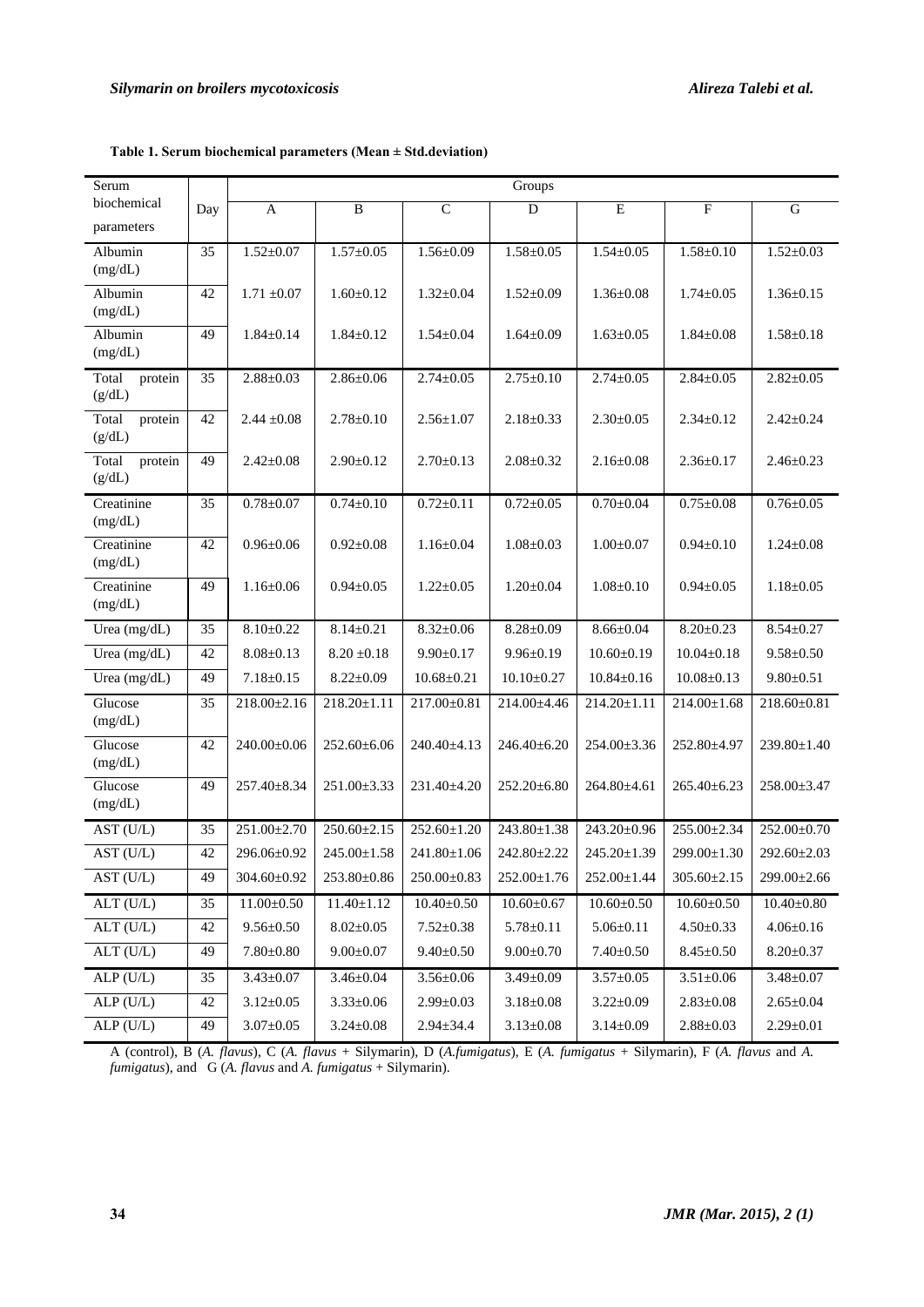| Parameters          | Day | Groups           |                  |                  |                  |                  |                  |                  |  |
|---------------------|-----|------------------|------------------|------------------|------------------|------------------|------------------|------------------|--|
|                     |     | A                | B                | $\mathbf C$      | D                | $\mathbf E$      | ${\bf F}$        | G                |  |
| RBC $(x10^6/\mu L)$ | 35  | $2.31 \pm 0.02$  | $2.35 \pm 0.02$  | $2.30 \pm 0.04$  | $2.32 \pm 0.04$  | $2.29 \pm 0.01$  | $2.26 \pm 0.02$  | $2.26 \pm 0.01$  |  |
| RBC $(x10^6/\mu L)$ | 42  | $2.87 \pm 0.02$  | $2.23 \pm 0.04$  | $2.24 \pm 0.03$  | $2.22 \pm 0.02$  | $2.21 \pm 0.03$  | $2.16 \pm 0.03$  | $2.18 \pm 0.01$  |  |
| RBC $(x10^6/\mu L)$ | 49  | $2.90 \pm 0.01$  | $2.28 \pm 0.03$  | $2.50 \pm 0.08$  | $2.38 \pm 0.07$  | $2.37 \pm 0.02$  | $2.27 \pm 0.03$  | $2.19 \pm 0.03$  |  |
| $PCV$ $(\% )$       | 35  | $26.00 \pm 0.37$ | $26.60 \pm 0.24$ | $27.00 \pm 0.31$ | $26.20 \pm 0.37$ | $26.00 \pm 0.31$ | $25.60 \pm 0.24$ | $25.00 \pm 0.31$ |  |
| $PCV$ $(\% )$       | 42  | 34.80±0.02       | $26.80 \pm 0.04$ | $26.80 \pm 0.02$ | $27.60 \pm 0.01$ | $26.40 \pm 0.02$ | $26.20 \pm 0.02$ | $26.40 \pm 0.02$ |  |
| $PCV$ $(\% )$       | 49  | $35.60 \pm 0.20$ | $27.20 \pm 0.70$ | $31.00 \pm 0.90$ | $28.60 \pm 0.90$ | $28.60 \pm 0.50$ | $27.00 \pm 0.40$ | $26.40 \pm 0.20$ |  |
| Hb(g/dL)            | 35  | $10.70 \pm 0.13$ | $10.74 \pm 0.14$ | $10.92 \pm 0.04$ | $10.64 \pm 0.17$ | $10.56 \pm 0.02$ | $10.60 \pm 0.09$ | $10.64 \pm 0.02$ |  |
| Hb(g/dL)            | 42  | $13.86 \pm 0.01$ | $9.00 \pm 0.01$  | $9.04 \pm 0.08$  | $8.98 \pm 0.04$  | $8.92 \pm 0.04$  | $8.74 \pm 0.05$  | $8.84 \pm 0.05$  |  |
| Hb(g/dL)            | 49  | $15.54 \pm 0.08$ | $9.82 \pm 0.10$  | $10.92 \pm 0.30$ | $10.20 \pm 0.30$ | $10.04 \pm 0.07$ | $9.72 \pm 0.10$  | $9.40 \pm 0.10$  |  |
| WBC $(x10^3/\mu L)$ | 35  | $22.50 \pm 0.20$ | $23.64 \pm 0.33$ | $23.60 \pm 0.08$ | 23.36±0.34       | 23.86±0.34       | $23.62 \pm 0.51$ | $22.76 \pm 0.10$ |  |
| WBC $(x10^3/\mu L)$ | 42  | $23.14 \pm 0.05$ | $23.96 \pm 0.05$ | $23.74 \pm 0.01$ | $24.99 \pm 0.02$ | $23.26 \pm 0.02$ | $25.15 \pm 0.05$ | $25.14 \pm 0.03$ |  |
| WBC $(x10^3/\mu L)$ | 49  | $21.34 \pm 0.70$ | $26.08 \pm 0.60$ | $26.22 \pm 0.50$ | $25.04 \pm 0.80$ | $25.14 \pm 0.10$ | $26.60 \pm 0.40$ | $24.80 \pm 0.20$ |  |
| Heterophils (%)     | 35  | $51.60 \pm 0.96$ | $52.10 \pm 1.01$ | $53.00 \pm 0.02$ | 49.00±0.96       | $54.00 \pm 1.01$ | $51.00 \pm 0.02$ | $48.00 \pm 0.02$ |  |
| Heterophils $(\%)$  | 42  | $42.00 \pm 0.09$ | $47.40 \pm 0.20$ | $49.00 \pm 0.50$ | $50.60 \pm 0.90$ | $43.00 \pm 0.10$ | 49.00±0.07       | $41.40 \pm 0.80$ |  |
| Heterophils $(\%)$  | 49  | $38.60 \pm 0.10$ | $45.00 \pm 0.10$ | $44.2 \pm 0.30$  | $37.80 \pm 0.80$ | $38.60 \pm 0.70$ | $43.40 \pm 0.70$ | $42.60 \pm 0.60$ |  |
| Lymphocytes (%)     | 35  | $33.40 \pm 1.80$ | 30.4 0±1.02      | $30.60 \pm 0.37$ | $34.80 \pm 1.02$ | $30.60 \pm 0.24$ | $30.60 \pm 1.07$ | $33.60 \pm 0.24$ |  |
| Lymphocytes (%)     | 42  | $45.00 \pm 0.50$ | $35.80 \pm 0.70$ | $35.00 \pm 0.12$ | 34.20±0.90       | $38.00 \pm 0.60$ | $40.00 \pm 0.10$ | $38.80 \pm 0.40$ |  |
| Lymphocytes $(\% )$ | 49  | $46.80 \pm 0.90$ | $34.00 \pm 0.01$ | $35.60 \pm 0.90$ | $48.40 \pm 0.90$ | $46.80 \pm 0.70$ | $37.20 \pm 0.60$ | $38.80 \pm 0.9$  |  |
| Ratio of H/L        | 35  | $1.57 \pm 0.34$  | $1.68 \pm 0.03$  | $1.70 \pm 0.04$  | $1.41 \pm 0.13$  | $1.77 \pm 0.01$  | $1.69 \pm 0.31$  | $1.47 \pm 0.32$  |  |
| Ratio of H/L        | 42  | $0.85 \pm 0.07$  | $1.33 \pm 0.20$  | $1.41 \pm 0.25$  | $1.48 \pm 0.11$  | $1.13 \pm 0.01$  | $0.98 \pm 0.19$  | $1.06 \pm 0.08$  |  |
| Ratio of H/L        | 49  | $0.83 \pm 0.12$  | $1.32 \pm 0.01$  | $1.33 \pm 0.49$  | $0.78 \pm 0.10$  | $0.83 \pm 0.12$  | $1.18 \pm 0.19$  | $1.10\pm0.19$    |  |
| Eosinophils (%)     | 35  | $4.80 \pm 0.70$  | $5.60 \pm 0.34$  | $4.40 \pm 0.40$  | $5.00 \pm 0.10$  | $4.40 \pm 0.50$  | $6.00 \pm 0.10$  | $5.60 \pm 0.50$  |  |
| Eosinophils (%)     | 42  | $4.52 \pm 0.40$  | $5.20 \pm 0.80$  | $4.80 \pm 0.10$  | $4.60 \pm 0.50$  | $6.00 \pm 0.10$  | $6.80 \pm 0.10$  | $6.40 \pm 0.40$  |  |
| Eosinophils (%)     | 49  | $5.40 \pm 0.50$  | $7.00 \pm 0.10$  | $6.80 \pm 0.09$  | $5.20 \pm 0.40$  | $5.40 \pm 0.50$  | $6.60 \pm 0.15$  | $6.40 \pm 0.50$  |  |
| Monocytes $(\%)$    | 35  | $8.20 \pm 0.40$  | $9.20 \pm 0.10$  | $9.20 \pm 0.80$  | $8.20 \pm 0.90$  | $8.40 \pm 0.50$  | $8.80 \pm 0.40$  | $8.80 \pm 0.80$  |  |
| Monocytes $(\% )$   | 42  | $6.20 \pm 0.40$  | $9.70 \pm 0.10$  | $8.80 \pm 0.60$  | $8.60 \pm 0.50$  | $10.00 \pm 0.10$ | $10.80 \pm 0.90$ | $10.40 \pm 0.50$ |  |
| Monocytes (%)       | 49  | $7.80 \pm 0.90$  | $11.00 \pm 0.80$ | $10.60 \pm 0.19$ | $7.40 \pm 0.80$  | $7.80 \pm 0.80$  | $10.20 \pm 0.90$ | $9.80 \pm 0.90$  |  |
| Basophils (%)       | 35  | $2.80 \pm 0.90$  | $2.60 \pm 0.50$  | $3.40 \pm 0.54$  | $3.00 \pm 0.10$  | $2.40 \pm 0.54$  | $3.60 \pm 0.50$  | $3.60 \pm 0.54$  |  |
| Basophils (%)       | 42  | $1.60 \pm 0.80$  | $2.40 \pm 0.01$  | $2.40 \pm 0.50$  | $2.00 \pm 0.10$  | $3.00 \pm 0.10$  | $3.40 \pm 0.54$  | $3.00 \pm 0.10$  |  |
| Basophils (%)       | 49  | $1.40 \pm 0.50$  | $3.00 \pm 0.10$  | $2.80 \pm 0.90$  | $1.20 \pm 0.40$  | $1.00 \pm 0.54$  | $2.60 \pm 0.54$  | $2.40 \pm 0.50$  |  |

**Table 2. Hematology parameters (Mean ± Std. deviation)** 

A (control), B (*A. flavus*), C (*A. flavus* + Silymarin), D (*A.fumigatus*), E (*A. fumigatus* + Silymarin), F (*A. flavus* and *A. fumigatus* ), and G (*A. flavus* and *A. fumigatus* + Silymarin).

**Serum biochemical parameters:** As shown in Table 1, in the control group (Group A), the values of albumin, creatinine, glucose and AST increased, while the values of total protein, urea, ALT and ALP decreased with age of the chickens. In all fungi and fungi+Silymarin treated groups, the values of most of the biochemical parameters were fluctuated during the experimental period. Comparison of fungi treated groups with fungi+Silymarin treated groups could be summarized as follows:

*Albumin***.** The values of albumin of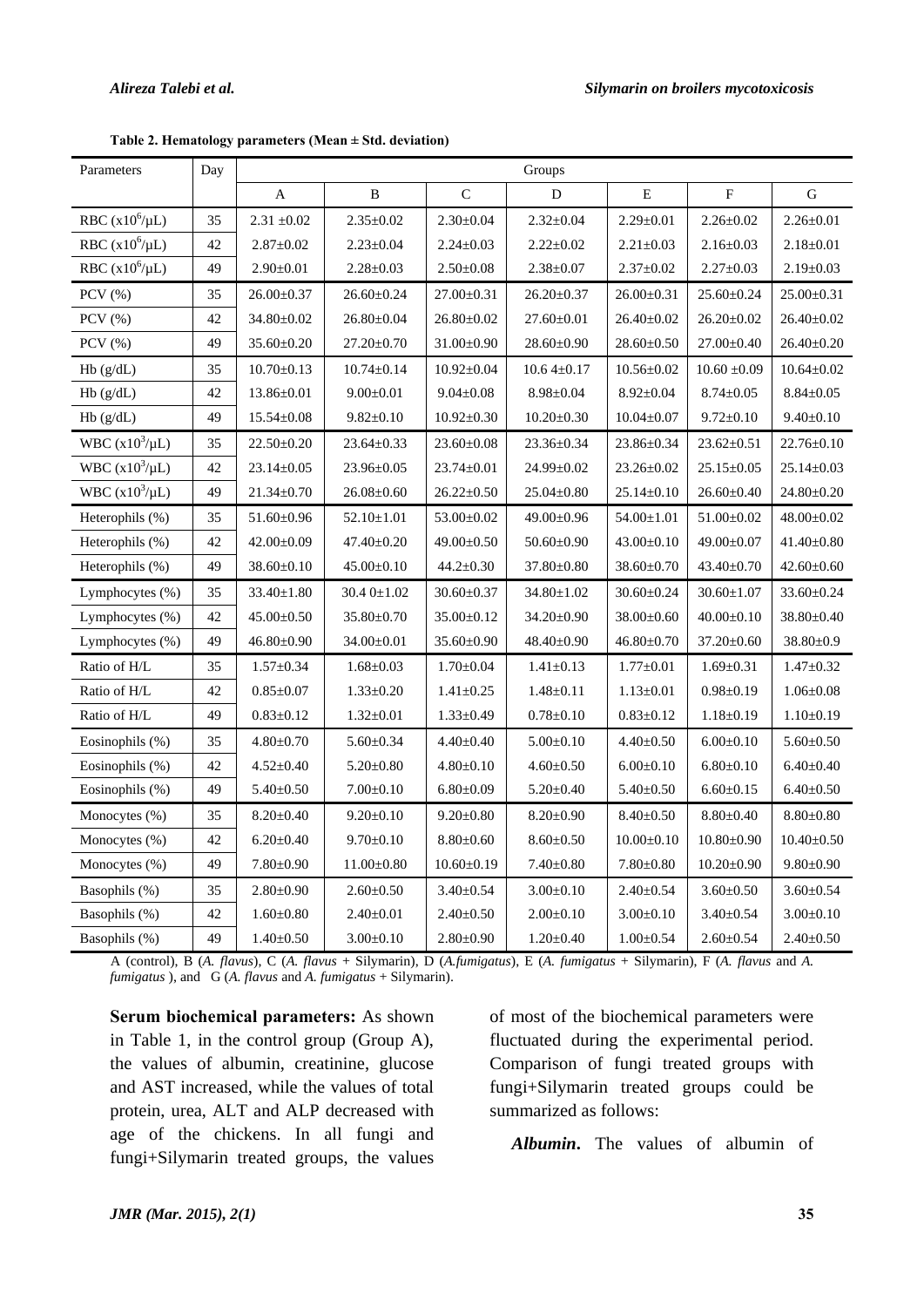groups treated only with the fungi were nearly the same as those of control groups, while the values of fungi + Silymarin treated groups decreased at day 35 and increased slightly at day 42. The differences observed between the values of fungi treated and control groups were not significant. As regard the effects of Silymarin, a significant difference (P<0.047) was only observed between Groups F and G, indicating the detoxification effects of Silymarin in the latter group. Comparison of toxic effects of the fungi on chickens, significant differences (P<0.01) among Groups B, D and F were also observed with the most significant decrease in albumin levels of Group D at day 49.

*ALP*. The values of ALP in all groups decreased with age, but reductions in fungi treated groups (except group F) were less than the control group and reductions in fungi+Silymarin treated groups were more than the control group. Comparison of the ALP values of different groups at days 42 and 49 revealed significant differences among all groups (P<0.05). While comparison of the fungi treated groups with fungus+Silymarin treated groups showed that Group B differed significantly  $(P<0.05)$ from Groups C and F, but differed significantly  $(P<0.05)$  from Group G. These findings indicate that Silymarin had beneficial effects in chickens treated with *A. flavus* alone and in combination with *A. fumigatus.* Significant difference (P<0.01) of ALP values in each group at the different ages, may indicate that the ALP value is also age dependent.

*ALT***.** Differences in the ALT values of the groups were significant  $(P<0.05)$  at day 42. In comparison of fungi treated groups with fungi + Silymarin treated groups, significant difference (P<0.009) were also observed. This result shows that Silymarin reduces the toxic effects of the fungi and improves indices of liver function as previously reported (Wellington & Jarvis, 2001).

*AST.* The AST values of the control group together with Groups E, F and G increased with age, but values of the other groups decreased at day 35 and increased during the last week of the experiment. In general, the AST values of Groups B, C, D and E differed significantly  $(P<0.03$ , P<0.001 and P<0.01, respectively) from values obtained for chickens in the control group.

*Urea.* The values of urea for control group decreased with age, but those of fungi treated groups increased at days 42 and 49 significantly  $(P<0.04)$  compared to the values of the control group. In regards to the efficacy of Silymarin, comparison of fungi treated groups and fungi+Silymarin treated groups showed significant increase in Group C compared to Group B and in Group D compared to Group E. Thus, comparisons between fungi showed that the urea levels of the *A. flavus* group were significantly less (P<0.01) than *A. fumigatus* and the mixed treated groups.

*Creatinine, glucose and total protein.*  The difference among values of the groups at days 35, 42 and 49 were not significant, although a beneficial effect on improving the glycemic profile of Silymarin treatment in type II diabetic patients has been reported (Huseini et al., 2006).

Hematological values: Statistical analyses of the results on some hematological parameters are shown in Table 2 and are summarized as follows:

*RBC.* In the control group, the RBC value increased, while in the fungi treated group,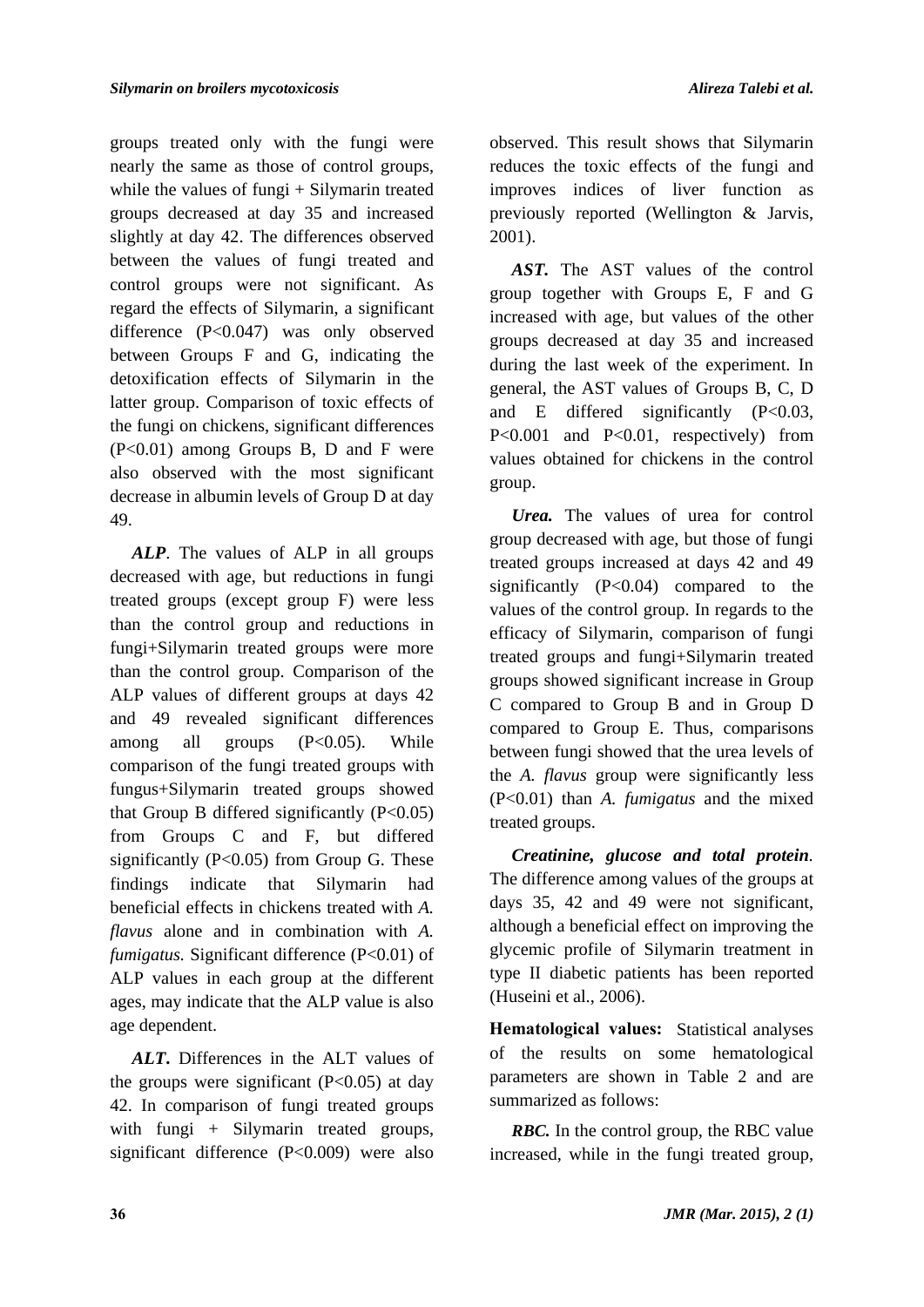the RBC values decreased during the  $1<sup>st</sup>$ week of the experiment and then increased very slightly. The difference between the groups at days 35 and 42 were significant (P<0.01). As shown in Table 2, the RBC values of Group C were closer to those of the control group than Group B, indicating the effects of Silymarin during the last week of the experiment.

*PCV*. The values of PCV in all groups increased with age, but the increasing rates of the fungi treated groups differed significantly  $(P<0.001)$  from those of the control group. As regard the effects of Silymarin, the PCV values of Group C were closer to the control group, indicating that Silymarin may have more detoxification effects on *A. flavus* than *A. fumigatus*.

*Hb.* The Hb values of chickens in the control group increased, while those of chickens treated with fungi alone or fungi+Silymarin Groups decreased at day 35 and increased slightly at day 42. The difference among the groups were significant  $(P<0.001)$ .

*WBC.* WBC values of the fungi treated group increased, while those of the control group decreased during the experimental period and difference among the groups was significant  $(P<0.01)$ . These findings may reflect the effects of the fungi on the defense system of chickens treated with fungi alone or fungi+Silymarin.

*Hetrophils, lymphocytes and H/L ratio*. Naturally, heterophils values of the chickens decreased by the age but the reduction rate was less in the fungi treated group in comparison to the control group. The lymphocyte values of chickens in all the groups increased by age but the rate of increase was less in the fungi treated groups, providing significant (P<0.001) differences

between day 42 H / L ratio of fungi treated groups and that of the control group.

*Monocytes.* The monocyte values of all the groups fluctuated during the experiment but overall, the monocyte values of the chickens treated with fungi and fungi + Silymarin were higher than those of the control group (Table 2). Differences between the groups at days 35 and 42 were significant (P<0.05).

*Eosinophils and basophils.* The values of these two parameters were slightly higher in the fungi treated groups than the control group and differences between the groups at day 35 were significant  $(P<0.01)$ .

In conclusion, these values in the control and treatment groups, can be used as a source of reference values for the evaluation and comparison of gained data in similar experimental studies. A study on the efficacy of Silymarin on detoxification of aflatoxin B1, has revealed no differences in any of the evaluated biochemical parameters, except for the lower level of serum ALT in aflatoxin- $B_1$ treated chickens with respect to the control (Hauser *et al*., 2004; Tedesco *et al*., 2004). However, results of the present study on biochemical parameters differ in some respects from previous studies. The results of this study on hematological parameters are in agreement with previous report, which revealed that feeding a naturally contaminated diet with aflatoxin was associated with significant decreases in hematocrit values (Aravin *et al*., 2003).

# **Acknowledgement**

The authors express their gratitude to Dr. S. Asri Rezaee, clinical pathology division, department of clinical sciences, faculty of Veterinary Medicine, Urmia University for excellent technical support. They also thank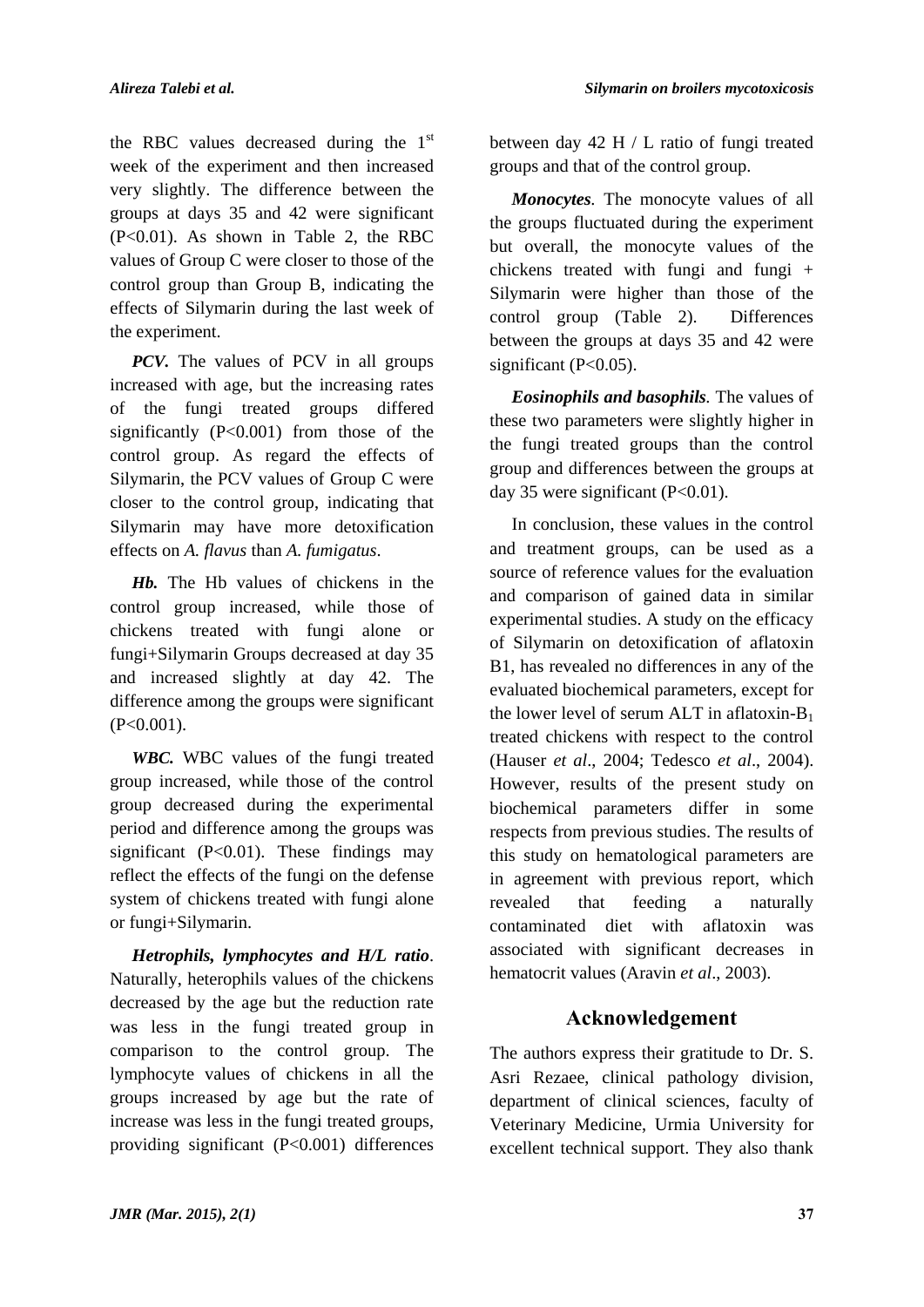Seyyed Sadjady.

**References**

- 1. Alcorn, J.M. 2002. How to carry out a field investigation. Pages 13-42 in Poultry Diseases,  $5<sup>th</sup>$ edn. F. Jordan and M., Pattison (Eds). W.B. Saunders Company, London, UK.
- 2. Aravind, K.L., V.S. Patil, G. Devegowda, B. Umakantha, and S.P. Ganpule. 2003. Efficacy of esterified glucomannan to counteract mycotoxicosis in naturally contaminated feed on performance and serum biochemical and hematological parameters in broilers. Poult. Sci. 82:571-6.
- 3. Bean, P. 2002. The use of alternative medicine in the treatment of hepatitis C. Am. Clin. Lab. 21(4):19-21.
- 4. Bermudez, A.J. and B. Stewart-Brow. 2003. Principles of disease prevention: Diagnosis and control. Pages 17-55 in Diseases of Poultry, 11<sup>th</sup> edn.Y.M. Saif (Editor-in-Chief.), Blackwell Publishing Company, Iowa State University Press, Iowa, USA.
- 5. Campbell, T.W. 1992. Avian Hematology and Cytology. Iowa State Uni. Press, USA. Cutter, C.N. 2000. Antimicrobial effect of herb extracts against *Escherichia coli*  O157:H7, *Listeria monocytogenes,* and *Salmonella typhimurium* associated with beef. J. Food Prot. 63(5):601-607.
- 6. Davis-Searles, R.P., Y. Nakanishi, N.C. Kim, T.N. Graf, N.H. Oberlies, M.C. Wani, M.E. Wall, R. Agarwal and J. Kroll. 2005. Milk Thistle and prostate cancer: Differential effects of pure flavonolignans from silybum marianum on antiproliferative end points in human prostate carcinoma cells. Cancer Res.65(10):4448-4457.
- 7. Grizzle, J., J. Wiles, and R. Benyard. 2003. In Vitro screening of nutriceuticals for

immunosupport in avian. Annual Reports, Department of Animal Science, Institute of Agriculture, the University of Tennessee, USA.

- 8. Harvey, R.B., L.F. Kubena, and T.D. Phillips. 1993. Evaluation of aluminosilicate compounds to reduce aflatoxin residues and toxicity to poultry and livestock: a review report. Sci. Total Environ. Suppl. Pt 2:1453-7.
- 9. He, Q., J. Kim and R.P. sharma. 2004. Silymarin Protects Against Liver Damage in BALB/c Mice Exposed to Fumonisin B1 Despite Increasing Accumulation of Free Sphingoid Bases. Toxicol. Sci. 80: 335- 342.
- 10.Hrubec, T.C., J.M. Whichard, C.T. Larsen, and F.W. Pierson. 2004. Plasma versus serum: specific differences in biochemical analyte values. J. Avian Med. Surg. 16(2), 101-105.
- 11.Huseini, H.F., B. Larijani, R. Heshmat, H. Fakhrzadeh, B. Radjabipour, T. Toliat and M. Raza. 2006. The efficacy of Silybum marianum (L.) Gaertn. (Silymarin) in the treatment of type II diabetes: a randomized, double-blind, placebo-controlled, clinical trial. Phytother Res. 20(12): 1036-1039.
- 12.Islam, M.S., N.S. Lucky, M.R. Islam, A. Ahmad, B.R. Das, M.M. Rahman, and M.S.I. Siddiui. (2004). Hematological parameters of Fayoumi, Assil and local chickens reared in Sylhet Region in Bangladesh. Int.J.Poult.Sci. 3(2):144-147.
- 13.Kunkle, A.R. 2003. The fungal diseases. Pages 83-895 in Diseases of Poultry,  $11<sup>th</sup>$ edn. Y.M. Safe, (Editor-in-Chief.), Blackwell Publishing Company, Iowa State University Press, Iowa, USA.
- 14.Mills, S., and K. Bone. 2000. Principles and practice of phytotherapy: modern herbal medicine. Churchill Livingstone, New York, NY.